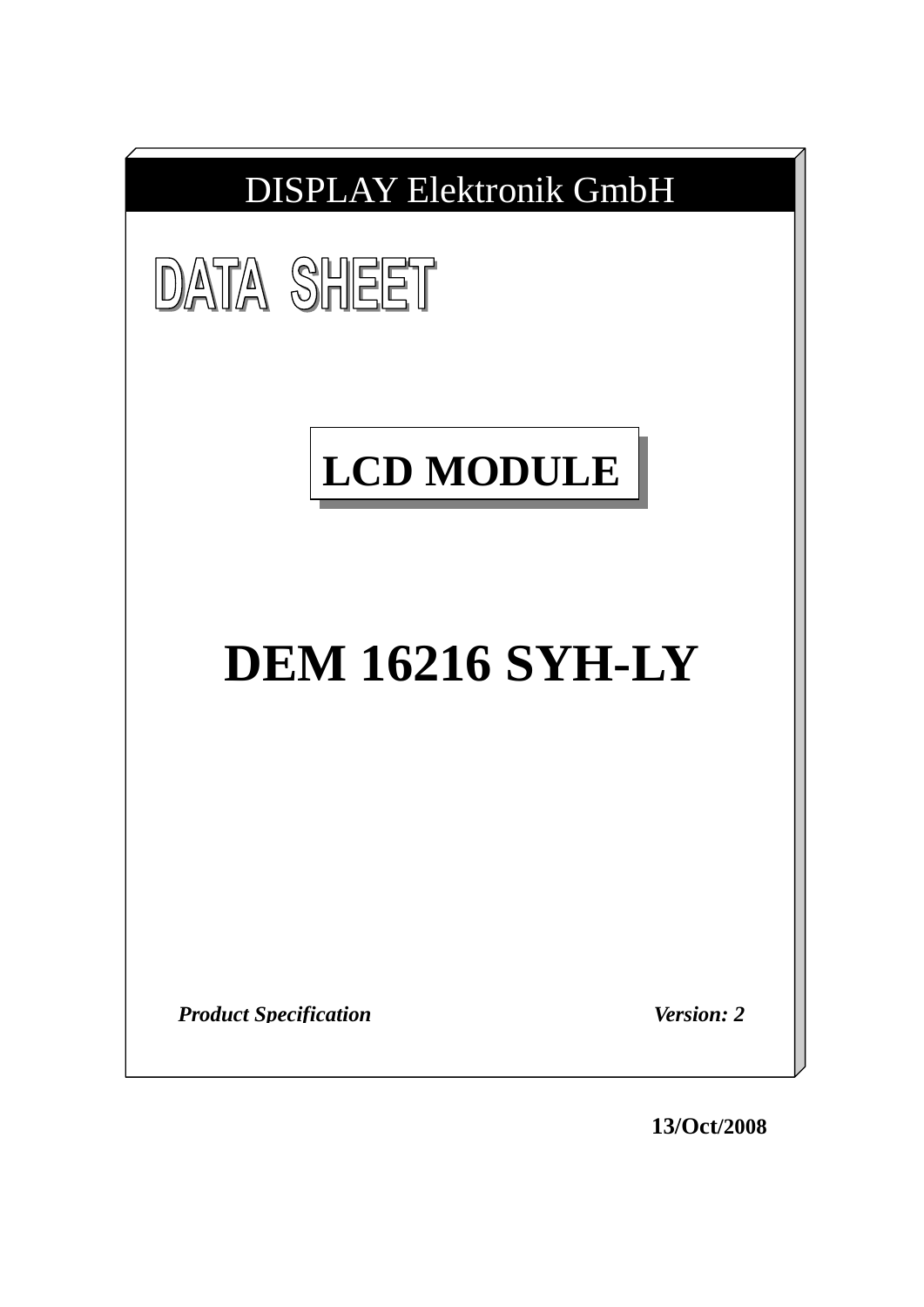## GENERAL SPECIFICATION

# MODULE NO. : DEM 16216 SYH-LY

CUSTOMER P/N

| <b>VERSION NO.</b> | <b>CHANGE DESCRIPTION</b> | <b>DATE</b> |
|--------------------|---------------------------|-------------|
| $\Omega$           | <b>ORIGINAL VERSION</b>   | 06.12.2001  |
| 1                  | <b>METAL FRAME CHANGE</b> | 12.12.2001  |
| 2                  | <b>CHANGED IC</b>         | 13.10.2008  |
|                    |                           |             |
|                    |                           |             |
|                    |                           |             |
|                    |                           |             |
|                    |                           |             |
|                    |                           |             |
|                    |                           |             |
|                    |                           |             |

| PREPARED BY: XYP | DATE: 13.10.2008 |
|------------------|------------------|
| APPROVED BY: MH  | DATE: 13.10.2008 |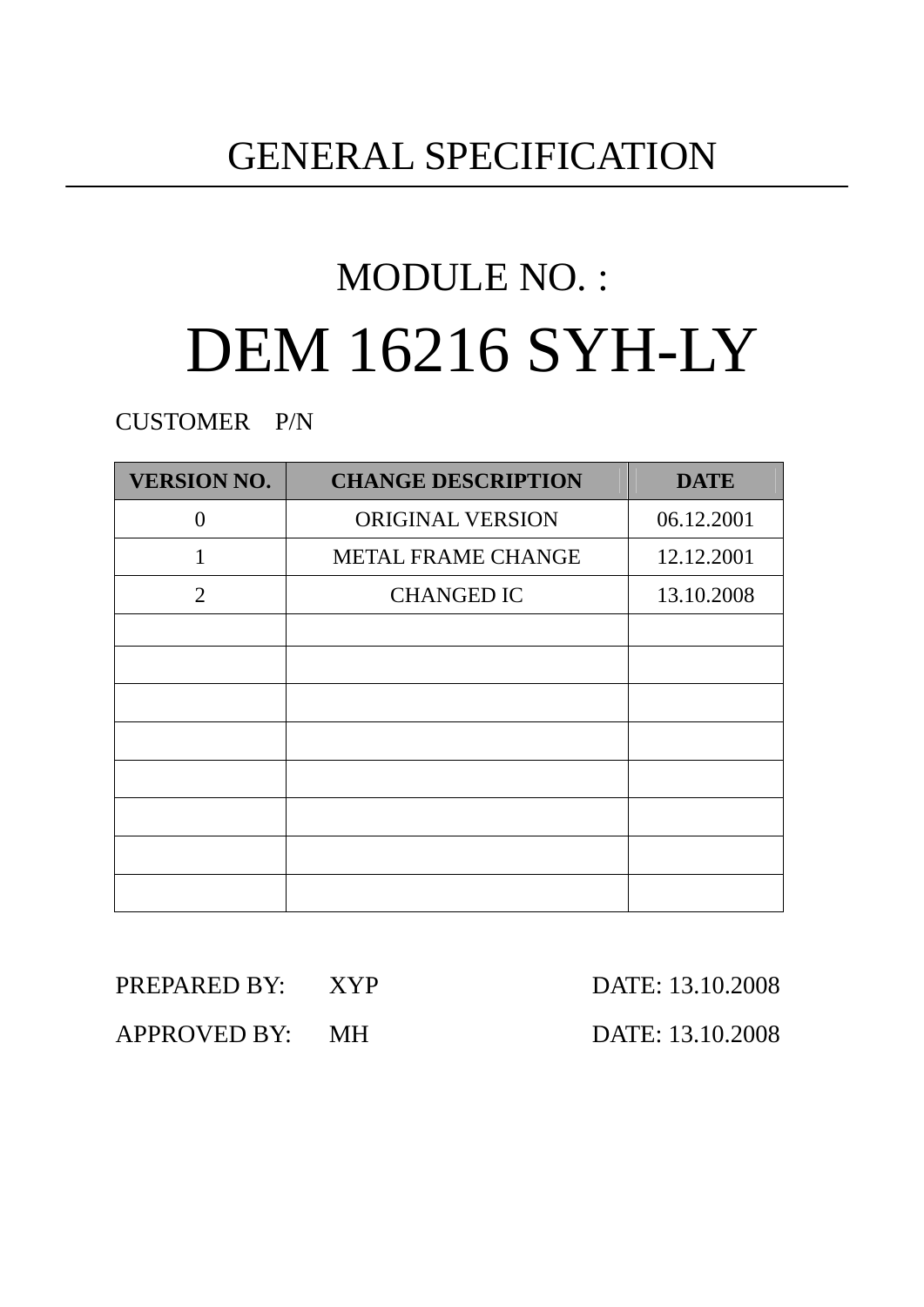### **CONTENTS**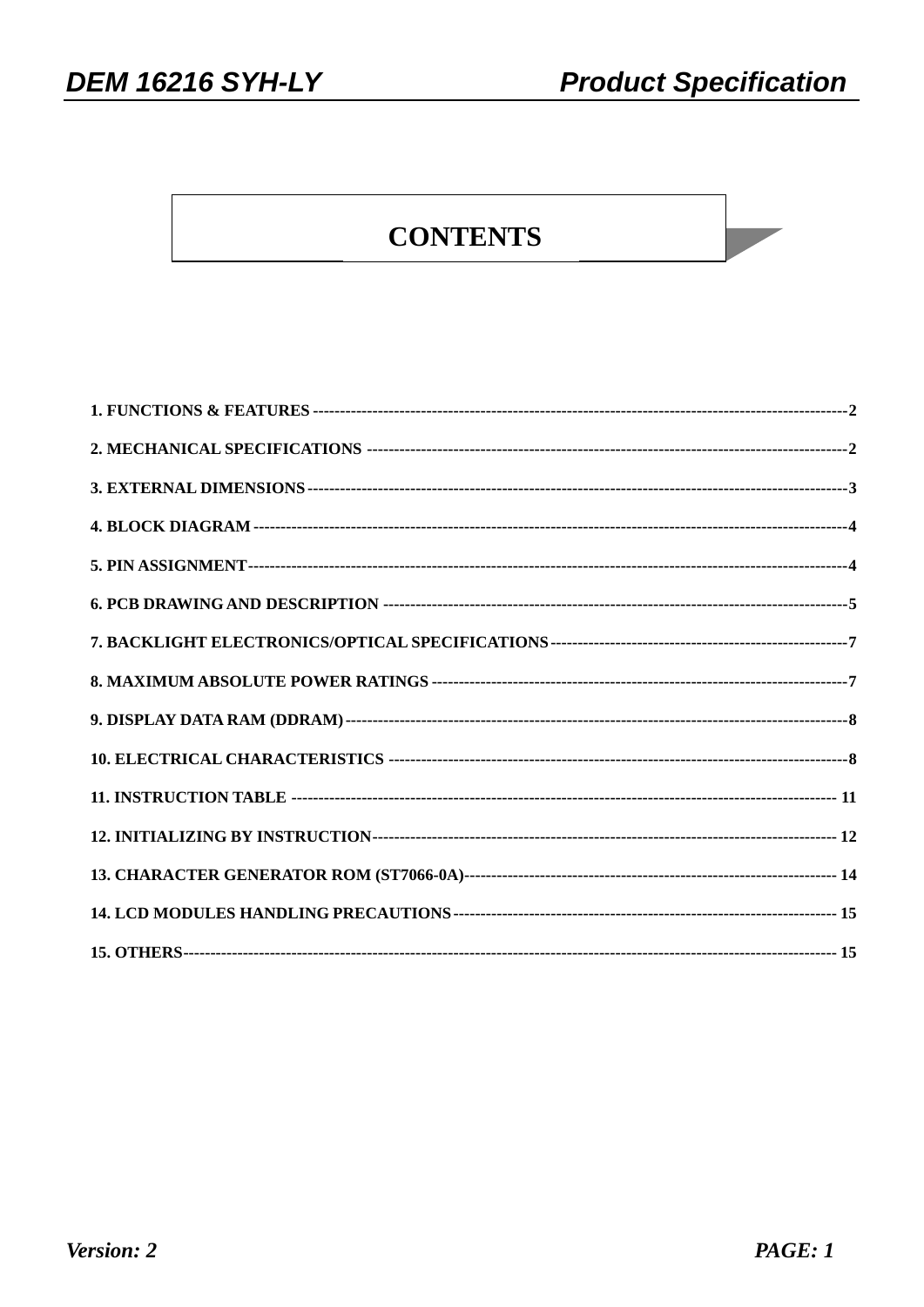### **1. FUNCTIONS & FEATURES**

| <b>MODULE NAME</b>                     | <b>LCD TYPE</b>                                                     |
|----------------------------------------|---------------------------------------------------------------------|
| DEM 16216 SYH-LY                       | STN Yellow Green Transflective Positive Mode                        |
|                                        |                                                                     |
| <b>Viewing Direction</b>               | $:6$ o'clock                                                        |
| Driving Scheme                         | : $1/16$ Duty Cycle, $1/5$ Bias                                     |
| Power Supply Voltage                   | $: 5.0$ Volt (typ.)                                                 |
| <b>Backlight Color</b>                 | : LED, Lightbox, Yellow-Green                                       |
| $V_{LCD}$ Adjustable For Best Contrast | : $4.5$ Volt (typ.)                                                 |
| Display contents                       | : 16 x 2 Characters $(5 \times 8 \text{ dots},$ Format : 192 Kinds) |
| <b>Internal Memory</b>                 | : CGROM (8,320 bits)                                                |
|                                        | : CGRAM $(64 \times 8 \text{ bits})$                                |
|                                        | : DDRAM (80 x 8 bits for 80 Digits)                                 |
| Interface                              | : Easy Interface with a 4-bit or 8-bit MPU                          |
| <b>Operating Temperature</b>           | : -20 $^{\circ}$ C to +70 $^{\circ}$ C                              |
| <b>Storage Temperature</b>             | : -25 $^{\circ}$ C to +75 $^{\circ}$ C                              |

### **2. MECHANICAL SPECIFICATIONS**

| $\bullet$ Module Size | $: 80.00 \times 36.00 \times 11.9 \text{ mm}$ |
|-----------------------|-----------------------------------------------|
| • Character Pitch     | : $3.55 \times 5.95$ mm                       |
| • Character Size      | $: 2.95 \times 5.55$ mm                       |
| • Character Font      | $: 5 \times 8$ dots                           |
| $\bullet$ Dot Size    | $: 0.55 \times 0.65$ mm                       |
| • Dot Pitch           | $: 0.60 \times 0.70$ mm                       |
|                       |                                               |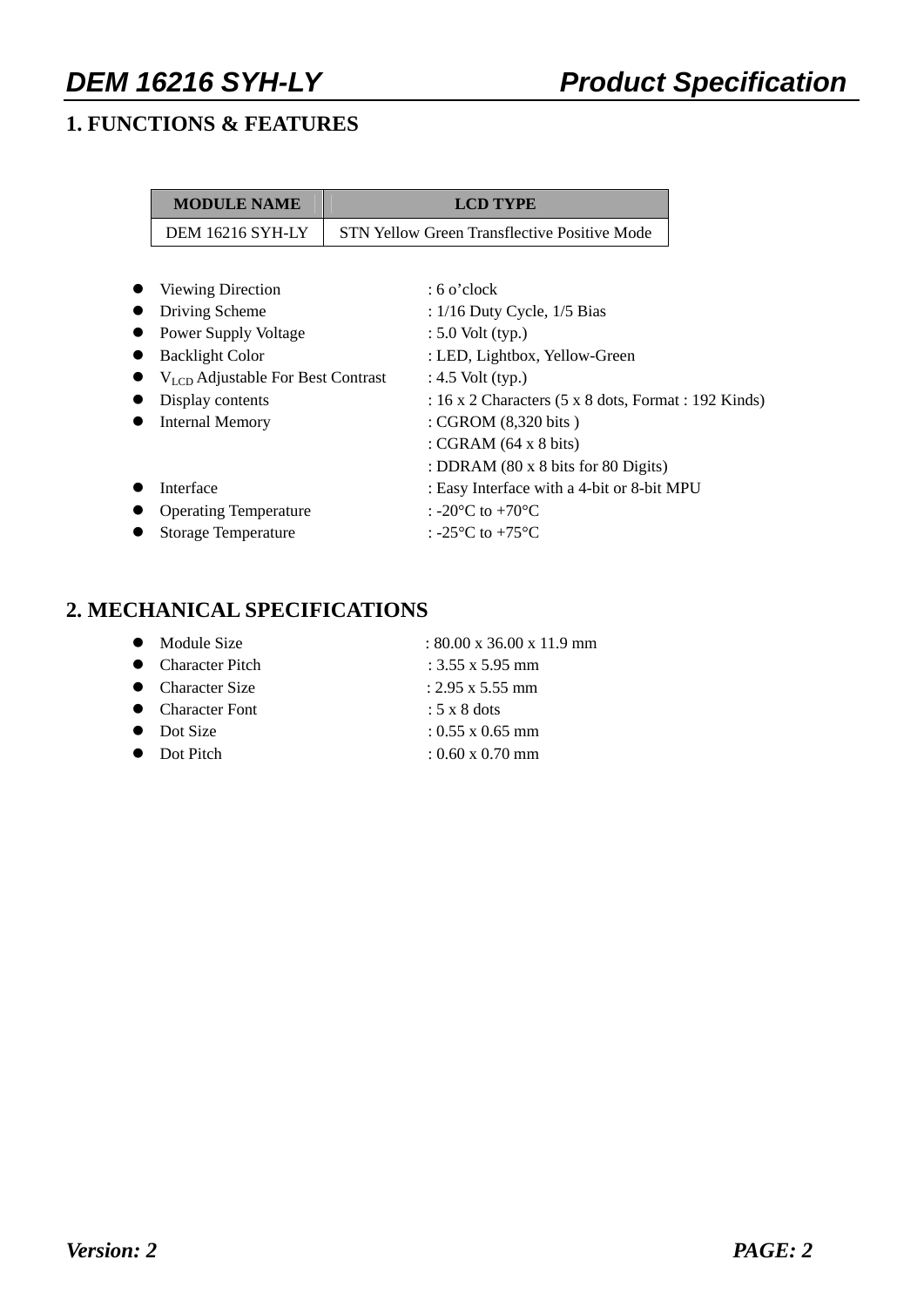### **3. EXTERNAL DIMENSIONS**





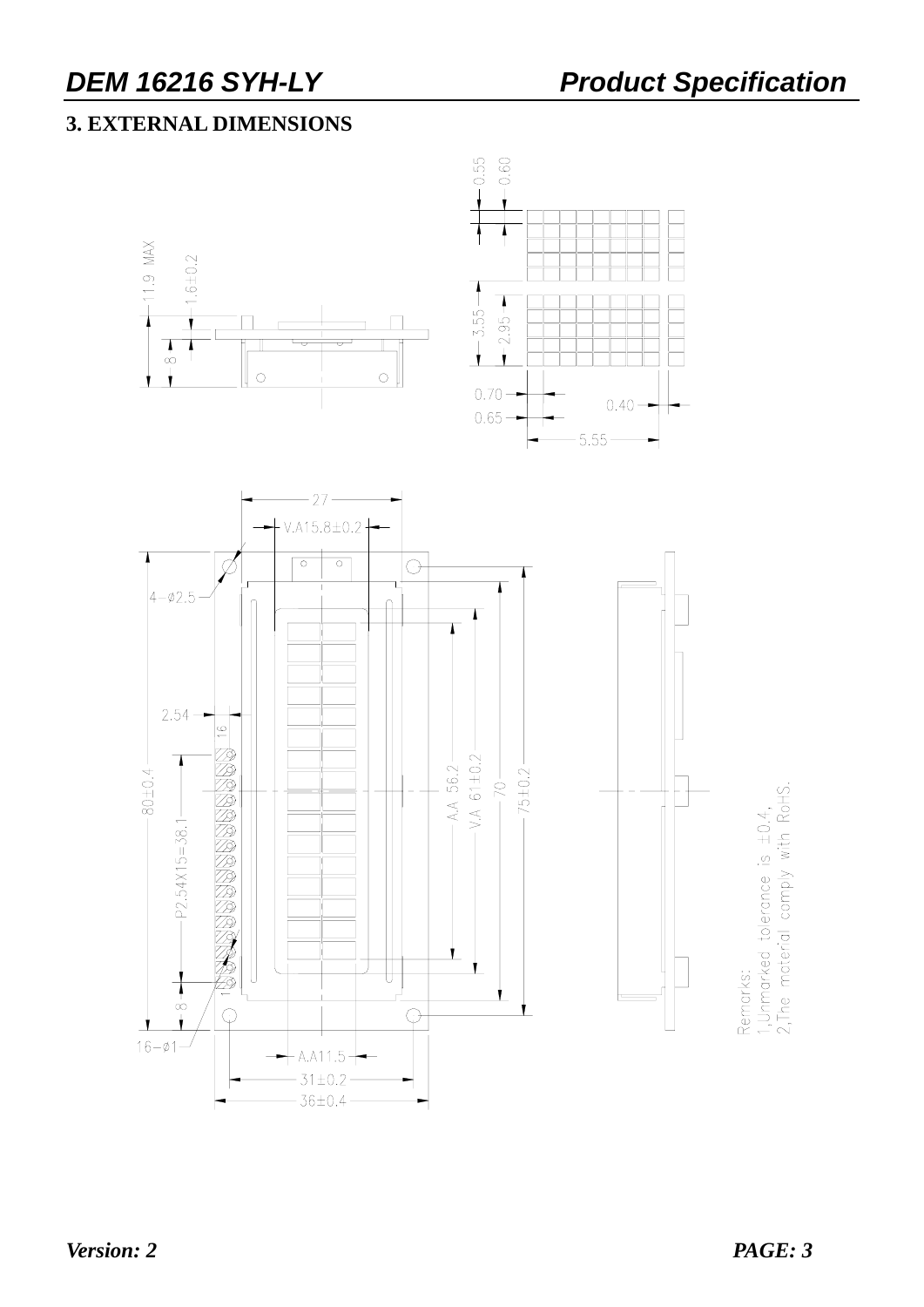### **4. BLOCK DIAGRAM**



#### **5. PIN ASSIGNMENT**

| Pin No.        | <b>Symbol</b>   | <b>Function</b>                                                                |
|----------------|-----------------|--------------------------------------------------------------------------------|
| 1              | <b>VSS</b>      | Ground terminal of module.                                                     |
| $\overline{2}$ | <b>VDD</b>      | Supply terminal of module 5.0V.                                                |
| 3              | V <sub>0</sub>  | Power Supply for liquid crystal drive.                                         |
| $\overline{4}$ | <b>RS</b>       | Register select<br>$RS = 0$ (Instruction register)<br>$RS = 1$ (Data register) |
| 5              | R/W             | Read /Write<br>$R/W = 1(Read)$<br>$R/W = 0$ (Write)                            |
| 6              | E.              | Enable                                                                         |
| $\overline{7}$ | DB <sub>0</sub> |                                                                                |
| 8              | DB <sub>1</sub> |                                                                                |
| 9              | DB <sub>2</sub> | Bi-directional data bus, data transfer is performed once, thru DB0 to          |
| 10             | DB <sub>3</sub> | DB7, in the case of interface data. Length is 8-bits; and twice, thru          |
| 11             | DB4             | DB4 to DB7 in the case of interface data length is 4-bits. Upper four          |
| 12             | DB <sub>5</sub> | bits first then lower four bits.                                               |
| 13             | DB <sub>6</sub> |                                                                                |
| 14             | DB7             |                                                                                |
| 15             | $LED - (K)$     | Please also refer to 6.1 PCB drawing and description.                          |
| 16             | $LED + (A)$     | Please also refer to 6.1 PCB drawing and description.                          |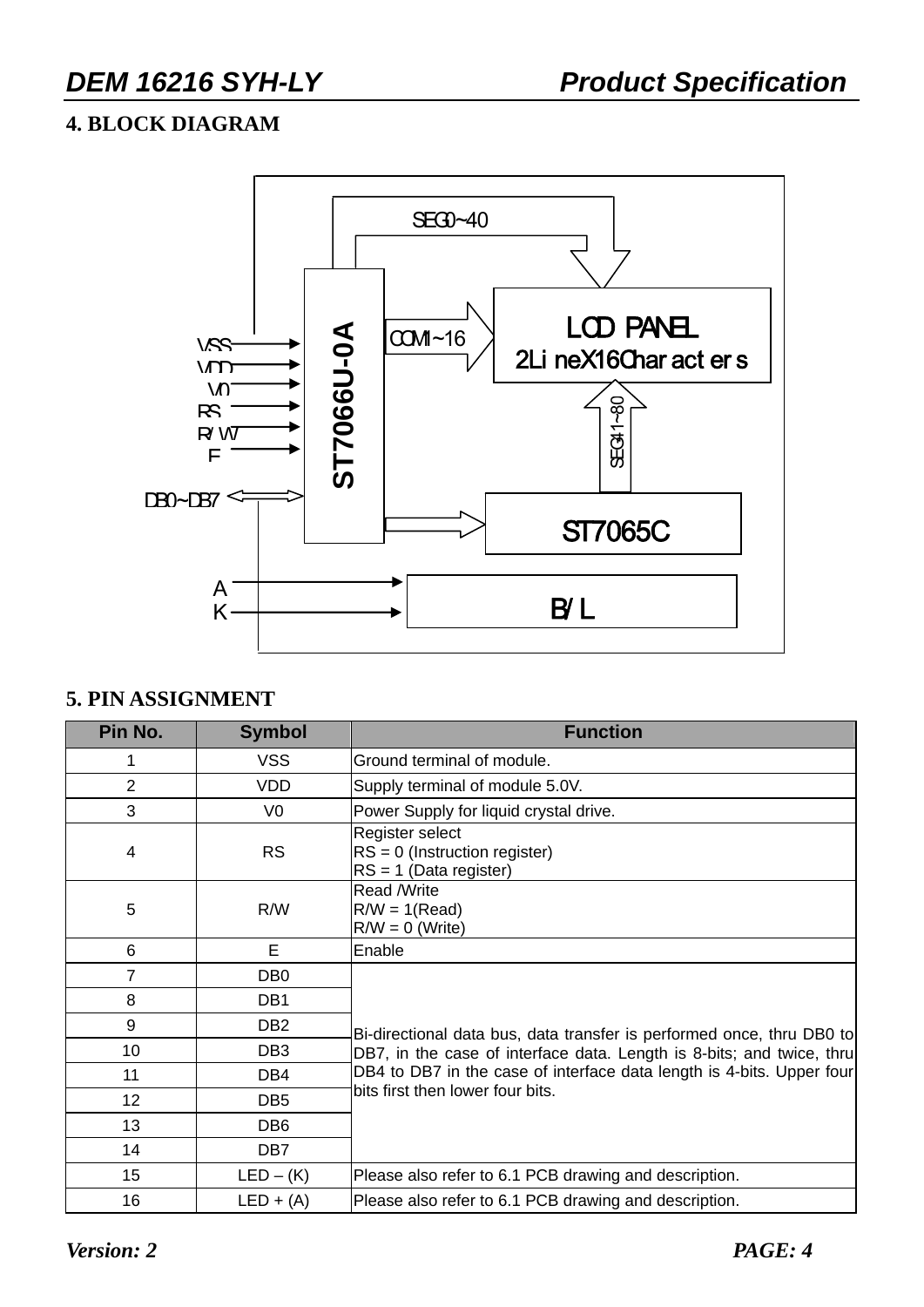#### **6. PCB DRAWING AND DESCRIPTION**

#### **6.1 PCB DRAWING**



#### **6.2 DESCRIPTION:**

#### **6-2-1.The polarity of the pin 15and the pin 16:**

| J3, J5      | J2, J4      | <b>LED</b> Polarity |         |  |  |
|-------------|-------------|---------------------|---------|--|--|
|             |             | $15 \mathrm{Pin}$   | 16 Pin  |  |  |
| Each open   | Each closed | Anode               | Cathode |  |  |
| Each closed | Each open   | Cathode             | Anode   |  |  |

Note: In application module, J2=J4=open, J3=J5=0 Ohm.

#### **6-2-2. The J1 is metal-bezel GND to module GND and J6 is mounting holes GND to module GND.**

Note: In application module,  $J1=J6=0$  ohm.

#### **6-2-3.The LED resistor should be bridged when the J7 is closed.**

Note: In application module, J7=open

#### **6-2-4.The R7,R8 and R9 are the LED resistor.**

Note: R7=10 Ohm, R8=R9=open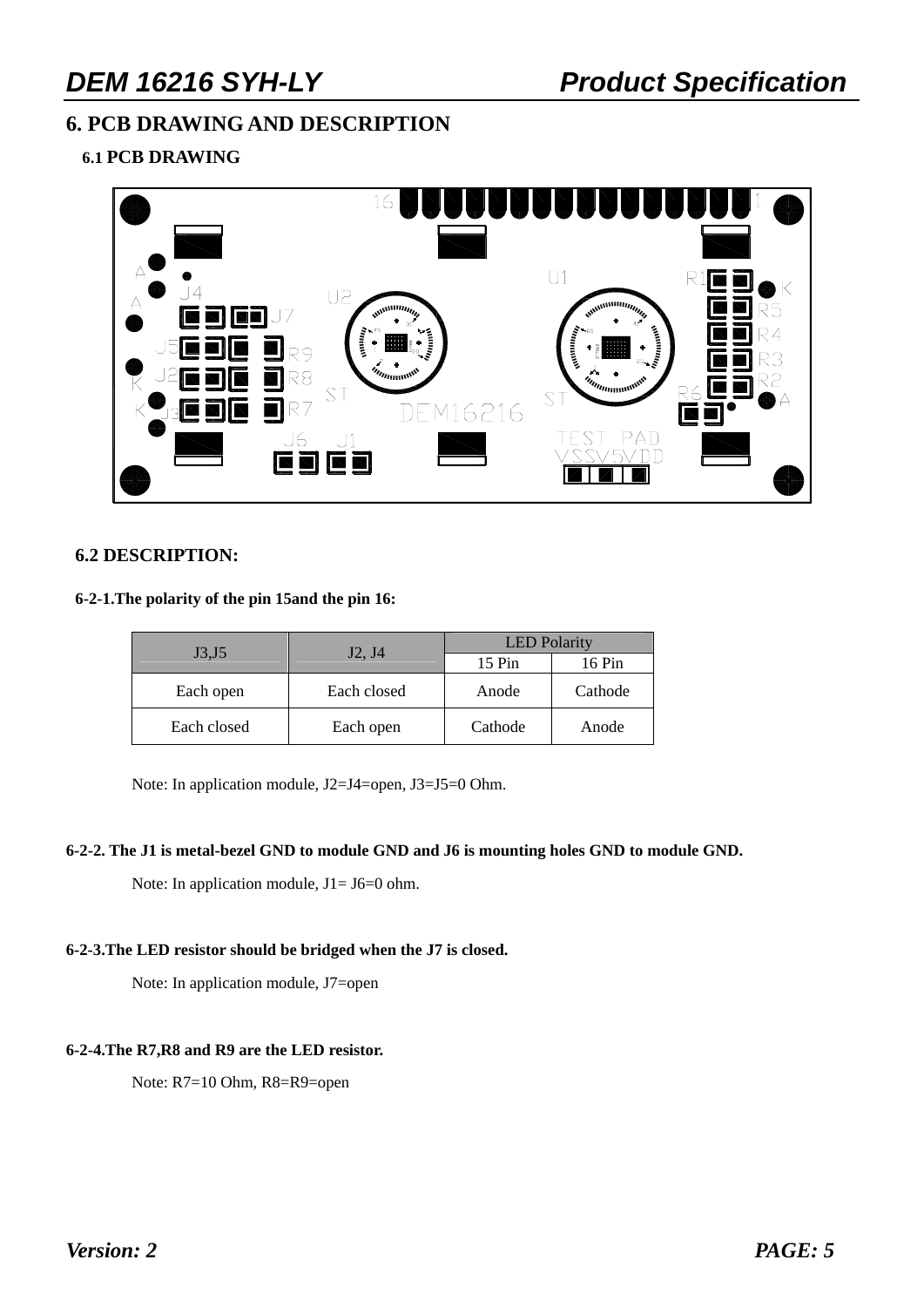#### **6.3 EXAMPLE APPLICATION**

**6-3-1. The LED resistor should be bridged as following.** 



**6-3-2. The 15pin is the anode and the 16 pin is the cathode as following.** 



**6-3-3.The 15 pin is the cathode and the 16 pin is the anode as following.** 



**6-3-4. The metal-bezel is on ground as following.** 



**6-3-5. The mounting hole is on ground as following.** 

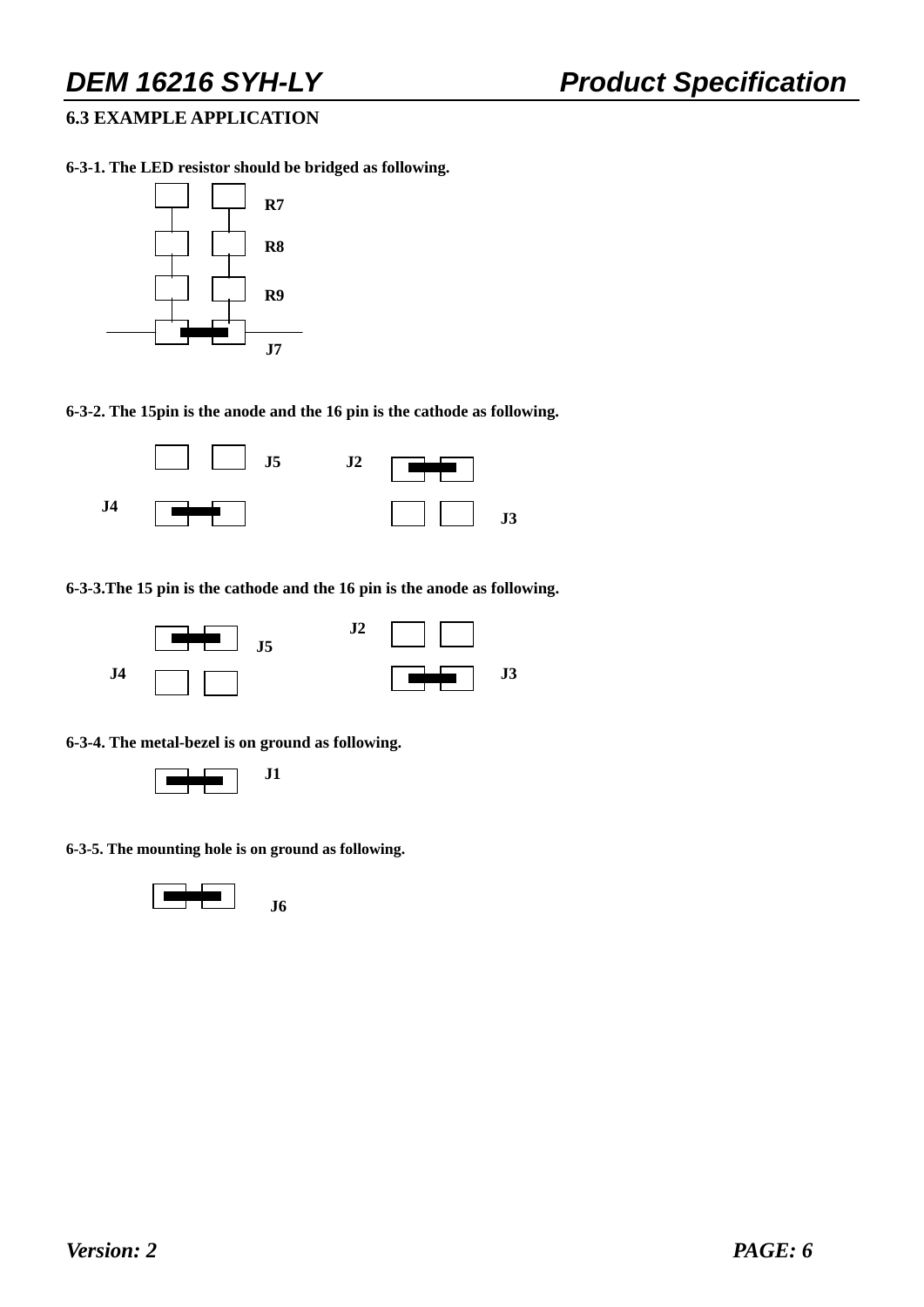### **7. BACKLIGHT ELECTRONICS/OPTICAL SPECIFICATIONS**

Electronics/Optical Specifications:

|                     | SYMBOL       | MIN. | TYP. | MAX. | UNIT              | <b>CONDITIONS</b>                         |
|---------------------|--------------|------|------|------|-------------------|-------------------------------------------|
| Forward Voltage     | V f          | 3.6  | 4.2  | 4.6  |                   | $If = 150mA$                              |
| Forward Current     | $\mathsf{f}$ |      | 150  |      | mA                |                                           |
| Power Dissipation   | $P_{d}$      |      | 0.63 |      | W                 | $If = 150mA$                              |
| Reverse Voltage     | VR           |      |      | 10.0 |                   |                                           |
| Reverse Current     | R            |      |      | 1.1  | mA                |                                           |
| Luminous Intensity  | M            | 250  | 350  | 500  | cd/m <sup>2</sup> | $If = 150mA$                              |
| Luminous Uniformity |              | 70   |      |      | $\%$              | $If = 150mA$                              |
| Emission Wavelength | $\lambda P$  | 569  | 572  | 575  | nm                | $ f = 10 \text{ mA}$ Ta=25°C<br>Each chip |



#### **8. MAXIMUM ABSOLUTE POWER RATINGS (Ta=25°C)**

| <b>Item</b>             | <b>Symbol</b>               | <b>Standard value</b>         | Unit        |
|-------------------------|-----------------------------|-------------------------------|-------------|
| Power supply voltage(1) | V <sub>DD</sub>             | $-0.3 - +7.0$                 |             |
| Power supply voltage(2) | $V_{LCD}$                   | $V_{DD}$ -10.0~ $V_{DD}$ +0.3 |             |
| Input voltage           | V <sub>IN</sub>             | $-0.3 - V_{DD} + 0.3$         |             |
| Operating temperature   | $\mathsf{T}_{\mathsf{opt}}$ | $-20 - +70$                   | $^{\circ}C$ |
| Storage temperature     | $\mathsf{T}_{\textsf{stg}}$ | $-25 - +75$                   | $^{\circ}C$ |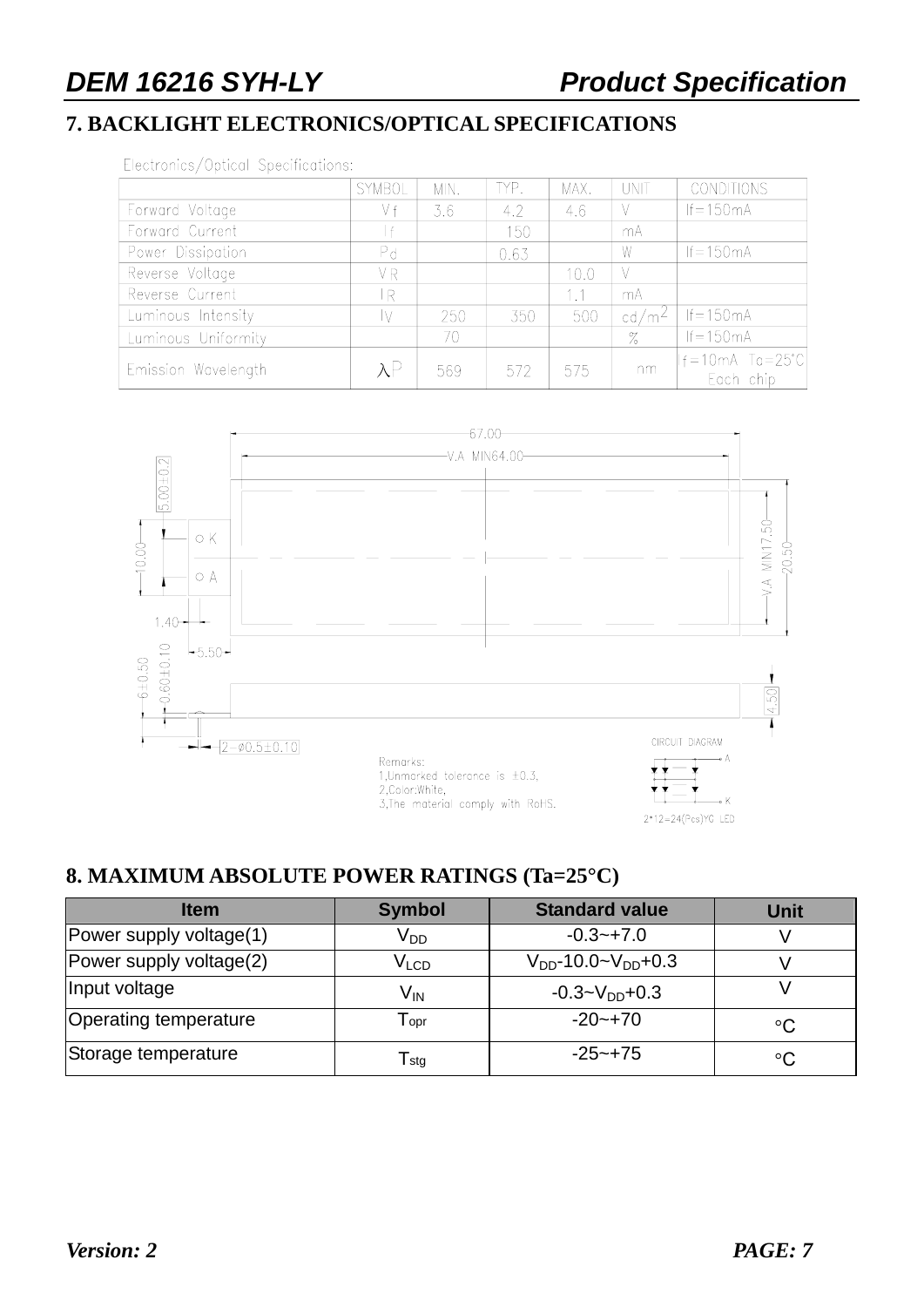### **9. DISPLAY DATA RAM (DDRAM)**

| Display<br>Position      | 1  | 2  | з  | 4  | 5  | 6  | 7  | 8  | 9  | 10 | 11 | 12 | 13 | 14 | 15 | 16 |
|--------------------------|----|----|----|----|----|----|----|----|----|----|----|----|----|----|----|----|
| <b>DD RAM</b><br>Address | 00 | 01 | 02 | 03 | 04 | 05 | 06 | 07 | 08 | 09 | 0A | OВ | 0C | 0D | 0E | 0F |
|                          | 40 | 41 | 42 | 43 | 44 | 45 | 46 | 47 | 48 | 49 | 4A | 4B | 4C | 4D | 4E | 4F |
|                          |    |    |    |    |    |    |    |    |    |    |    |    |    |    |    |    |
| For<br>Shift             | 01 | 02 | 03 | 04 | 05 | 06 | 07 | 08 | 09 | 0A | oВ | 0C | 0D | 0E | 0F | 10 |
| Left                     | 41 | 42 | 43 | 44 | 45 | 46 | 47 | 48 | 49 | 4A | 4B | 4C | 4D | 4E | 4F | 50 |
|                          |    |    |    |    |    |    |    |    |    |    |    |    |    |    |    |    |
| For<br>Shift             | 27 | 00 | 01 | 02 | 03 | 04 | 05 | 06 | 07 | 08 | 09 | 0A | oВ | 0C | 0D | 0E |
| Right                    | 67 | 40 | 41 | 42 | 43 | 44 | 45 | 46 | 47 | 48 | 49 | 4A | 4B | 4C | 4D | 4Ε |

#### **10. ELECTRICAL CHARACTERISTICS**

#### **10-1 DC Characteristics (VDD=5V,Ta=25°C)**

| Item                       |                           |            | <b>Standard Value</b> |            | <b>Test</b>                                                          | Unit |  |
|----------------------------|---------------------------|------------|-----------------------|------------|----------------------------------------------------------------------|------|--|
|                            | Symbol                    | <b>MIN</b> | <b>TYP</b>            | <b>MAX</b> | Condition                                                            |      |  |
| <b>Operating Voltage</b>   | $\rm V_{DD}$              | 4.7        | 5.0                   | 5.3        |                                                                      |      |  |
|                            | $\mathbf{I}_{\text{DD1}}$ |            | TBD                   | 1.0        | Ceramic oscillation<br>$f$ osc=250 $k$ Hz                            |      |  |
| <b>Supply Current</b>      | 1 <sub>DD2</sub>          | $---$      | <b>TBD</b>            | 0.6        | oscillation<br>Resistor<br>external clock operation<br>$fose=270kHz$ | mA   |  |
| <b>LCD Driving Voltage</b> | <b>VLCD</b>               | 4.2        | 4.5                   | 4.8        | $V_{DD}$ - $V_0$                                                     |      |  |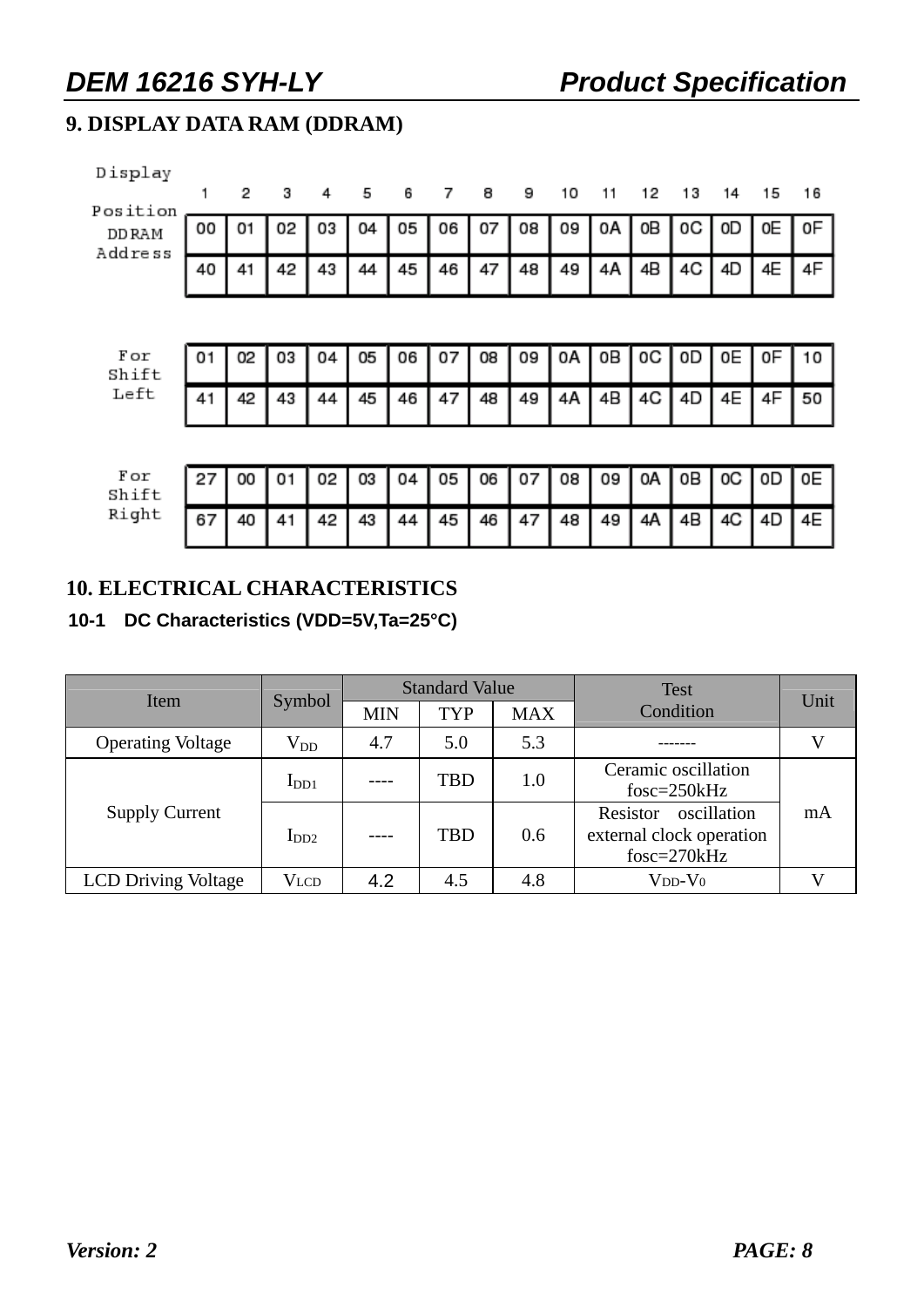**10-2 AC Characteristics** 

 $(TA = 25^{\circ}C, \text{VCC} = 5V)$ 

| Symbol                      | Characteristics                      | <b>Test Condition</b>                         | Min. | Typ.                     | Max.                     | Unit |
|-----------------------------|--------------------------------------|-----------------------------------------------|------|--------------------------|--------------------------|------|
|                             |                                      | Internal Clock Operation                      |      |                          |                          |      |
| $f_{\rm OSC}$               | OSC Frequency                        | $R = 91K\Omega$                               | 190  | 270                      | 350                      | KHz  |
|                             |                                      | External Clock Operation                      |      |                          |                          |      |
| f <sub>ΕΧ</sub>             | External Frequency                   |                                               | 125  | 270                      | 410                      | KHz  |
|                             | Duty Cycle                           |                                               | 45   | 50                       | 55                       | %    |
| $T_R$ , $T_F$               | Rise/Fall Time                       |                                               |      | $\overline{\phantom{a}}$ | 0.2                      | μs   |
|                             |                                      | Write Mode (Writing data from MPU to ST7066U) |      |                          |                          |      |
| Tc                          | Enable Cycle Time                    | Pin E                                         | 1200 | $\blacksquare$           | $\overline{a}$           | ns   |
| T <sub>PW</sub>             | Enable Pulse Width                   | Pin E                                         | 140  | $\overline{\phantom{a}}$ | -                        | ns   |
| $T_R$ , $T_F$               | Enable Rise/Fall Time                | Pin E                                         |      |                          | 25                       | ns   |
| TAS                         | Address Setup Time                   | Pins: RS,RW,E                                 | 0    |                          |                          | ns   |
| TAH                         | Address Hold Time                    | Pins: RS,RW,E                                 | 10   |                          | -                        | ns   |
| T <sub>DSW</sub>            | Data Setup Time                      | Pins: DB0 - DB7                               | 40   |                          | ۰                        | ns   |
| Tн                          | Data Hold Time                       | Pins: DB0 - DB7                               | 10   | -                        |                          | ns   |
|                             |                                      | Read Mode (Reading Data from ST7066U to MPU)  |      |                          |                          |      |
| $T_{\rm C}$                 | Enable Cycle Time                    | Pin E                                         | 1200 |                          | $\overline{a}$           | ns   |
| T <sub>PW</sub>             | Enable Pulse Width                   | Pin E                                         | 140  |                          |                          | ns   |
| $T_R$ , $T_F$               | Enable Rise/Fall Time                | Pin E                                         |      | ٠                        | 25                       | ns   |
| TAS                         | Address Setup Time                   | Pins: RS,RW,E                                 | 0    | -                        | -                        | ns   |
| TAH                         | Address Hold Time                    | Pins: RS,RW,E                                 | 10   | -                        | -                        | ns   |
| T <sub>DDR</sub>            | Data Setup Time                      | Pins: DB0 - DB7                               |      | -                        | 100                      | ns   |
| Tн                          | Data Hold Time                       | Pins: DB0 - DB7                               | 10   |                          |                          | ns   |
|                             |                                      | Interface Mode with LCD Driver(ST7065)        |      |                          |                          |      |
| $T_{\mathsf{CWH}}$          | Clock Pulse with High Pins: CL1, CL2 |                                               | 800  | -                        | $\overline{\phantom{a}}$ | ns   |
| $T_{CWL}$                   | Clock Pulse with Low                 | Pins: CL1, CL2                                | 800  | ٠                        | ۰                        | ns   |
| $\mathsf{T}_{\mathsf{CST}}$ | Clock Setup Time                     | Pins: CL1, CL2                                | 500  | -                        | ۰                        | ns   |
| T <sub>SU</sub>             | Data Setup Time                      | Pin: D                                        | 300  | -                        |                          | ns   |
| Т <sub>рн</sub>             | Data Hold Time                       | Pin: D                                        | 300  | ٠                        | ۰                        | ns   |
| $T_{DM}$                    | M Delay Time                         | Pin: M                                        | 0    | -                        | 2000                     | ns   |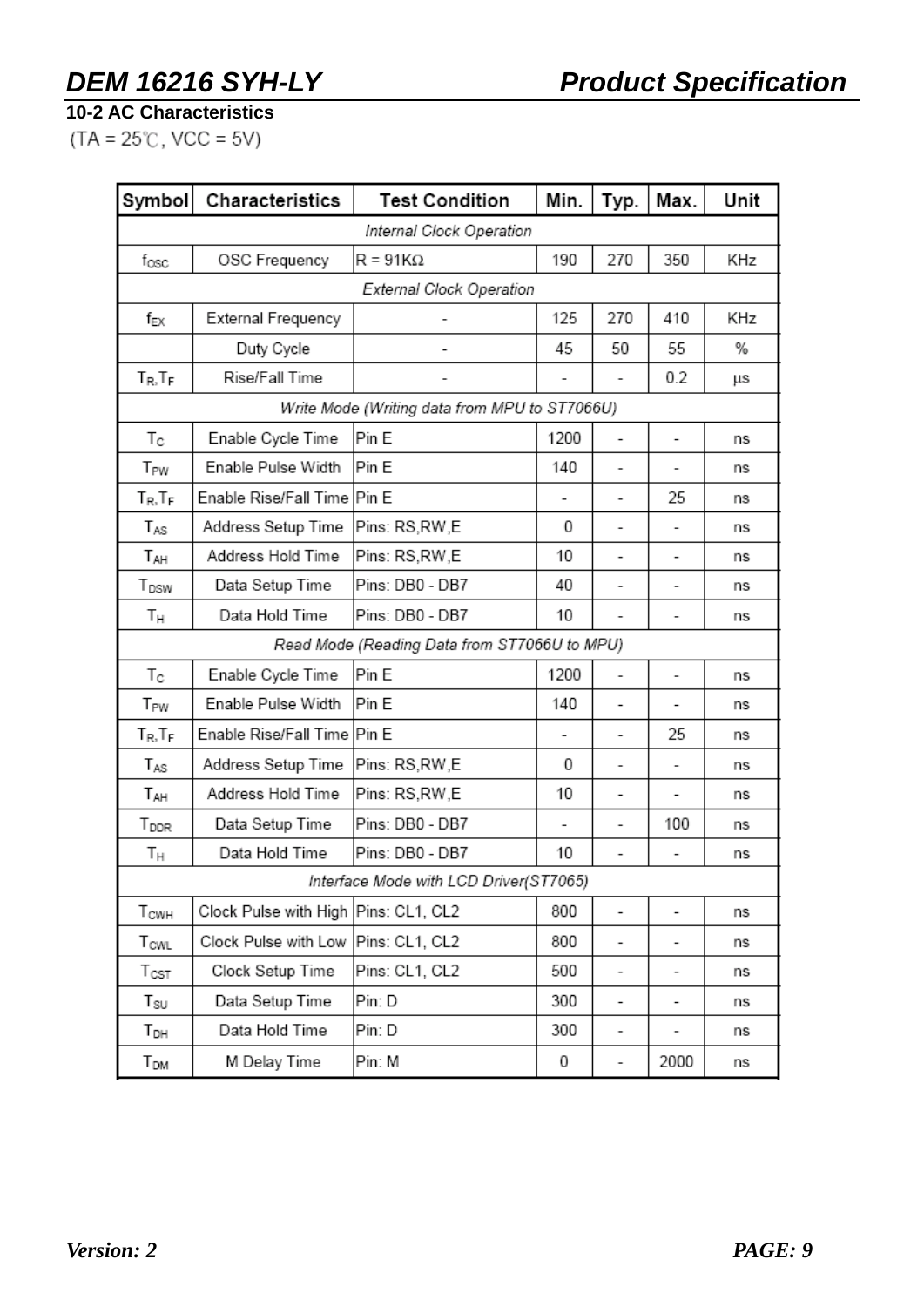#### Writing data from MPU to ST7066U ٠



Reading data from ST7066U to MPU

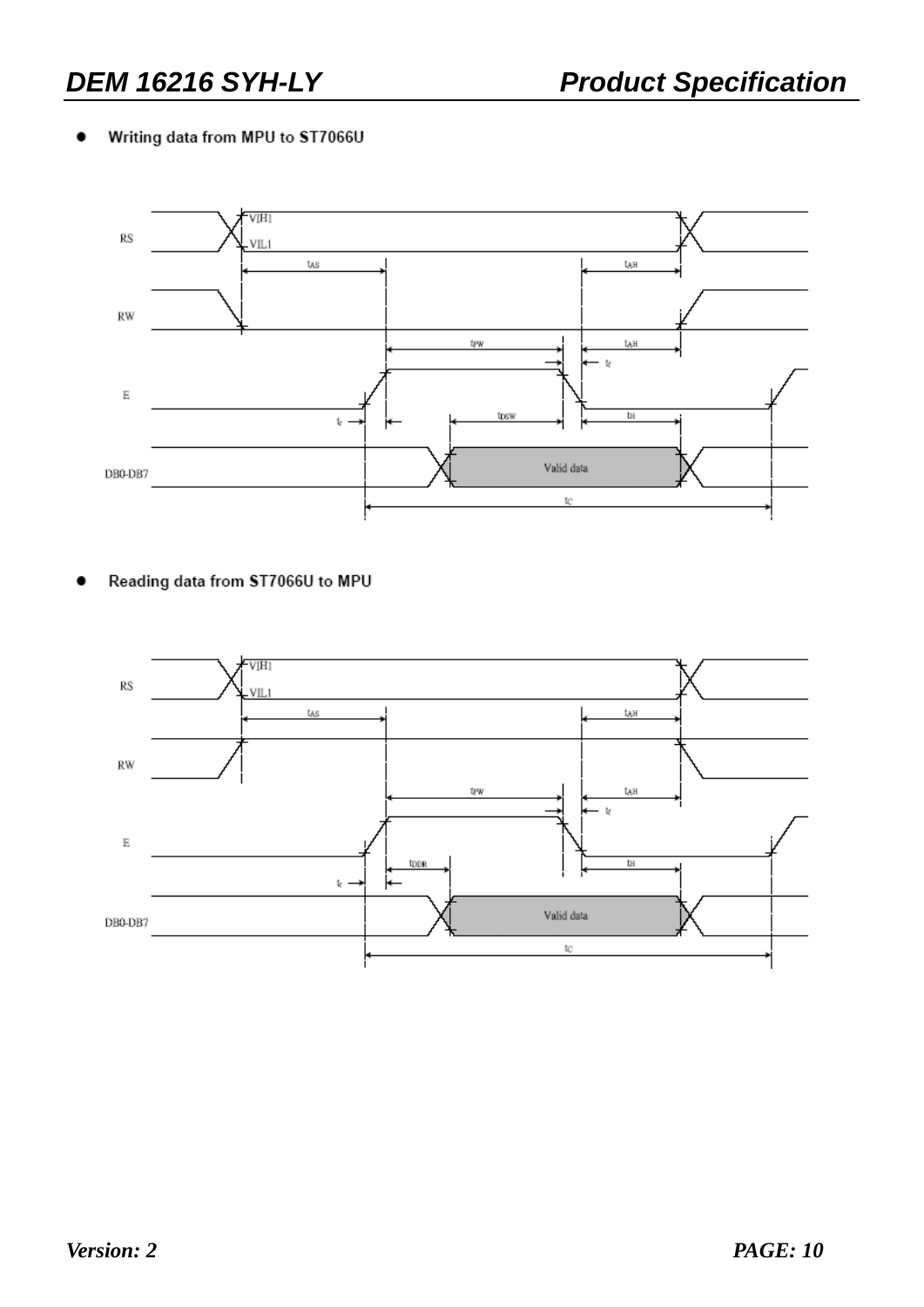#### **11. INSTRUCTION TABLE**

|                                  |           |   |           |                 | <b>Instruction Code</b> |     |     |                 | Description |         |                                                                                                                                              |                  |
|----------------------------------|-----------|---|-----------|-----------------|-------------------------|-----|-----|-----------------|-------------|---------|----------------------------------------------------------------------------------------------------------------------------------------------|------------------|
| <b>Instruction</b>               | <b>RS</b> |   | R/W DB7   | DB <sub>6</sub> |                         |     |     | DB5 DB4 DB3 DB2 |             | DB1 DB0 | Description                                                                                                                                  | Time<br>(270KHz) |
| Clear<br>Display                 | 0         | 0 | 0         | 0               | 0                       | 0   | 0   | 0               | 0           | 1       | Write "20H" to DDRAM. and<br>set DDRAM address to<br>"00H" from AC                                                                           | $1.52$ ms        |
| Return<br>Home                   | 0         | 0 | 0         | 0               | 0                       | 0   | 0   | 0               | 1           | x       | Set DDRAM address to<br>"00H" from AC and return<br>cursor to its original position<br>if shifted. The contents of<br>DDRAM are not changed. | $1.52$ ms        |
| Entry Mode<br>Set                | 0         | 0 | 0         | 0               | 0                       | 0   | 0   | 1               | <b>I/D</b>  | S       | Sets cursor move direction<br>and specifies display shift.<br>These operations are<br>performed during data write<br>and read.               | 37 us            |
| Display<br>ON/OFF                | 0         | 0 | 0         | 0               | 0                       | 0   | 1   | D               | C           | В       | D=1:entire display on<br>C=1:cursor on<br>B=1:cursor position on                                                                             | 37 us            |
| Cursor or<br>Display<br>Shift    | 0         | 0 | 0         | 0               | 0                       | 1   | S/C | <b>R/L</b>      | х           | X       | Set cursor moving and<br>display shift control bit, and<br>the direction, without<br>changing DDRAM data.                                    | 37 us            |
| Function<br>Set                  | 0         | 0 | 0         | 0               | 1                       | DL  | Ν   | F               | х           | x       | DL:interface data is 8/4 bits<br>N:number of line is 2/1<br>F:font size is 5x11/5x8                                                          | 37 us            |
| Set CGRAM<br>address             | $\Omega$  | 0 | 0         | 1               | AC5                     | AC4 | AC3 | AC <sub>2</sub> | AC1         | AC0     | Set CGRAM address in<br>address counter                                                                                                      | 37 us            |
| Set DDRAM<br>address             | 0         | 0 | 1         | AC6             | AC5                     | AC4 | AC3 | AC <sub>2</sub> | AC1         | AC0     | Set DDRAM address in<br>address counter                                                                                                      | 37 us            |
| Read Busy<br>flag and<br>address | 0         | 1 | <b>BF</b> | AC6             | AC5                     | AC4 | AC3 | AC <sub>2</sub> | AC1         | AC0     | Whether during internal<br>operation or not can be<br>known by reading BF. The<br>contents of address counterl<br>can also be read.          | 0 us             |
| Write data<br>to RAM             | 1         | 0 | D7        | D6              | D5                      | D4  | D3  | D2              | D1          | D0      | Write data into internal<br>RAM<br>(DDRAM/CGRAM)                                                                                             | 37 us            |
| Read data<br>from RAM            | 1         | 1 | D7        | D6              | D5                      | D4  | D3  | D2              | D1          | D0      | Read data from internal<br>RAM<br>(DDRAM/CGRAM)                                                                                              | 37 us            |

Note:

Be sure the ST7066U is not in the busy state (BF = 0) before sending an instruction from the MPU to the ST7066U. If an instruction is sent without checking the busy flag, the time between the first instruction and next instruction will take much longer than the instruction time itself. Refer to Instruction Table for the list instruction execution time.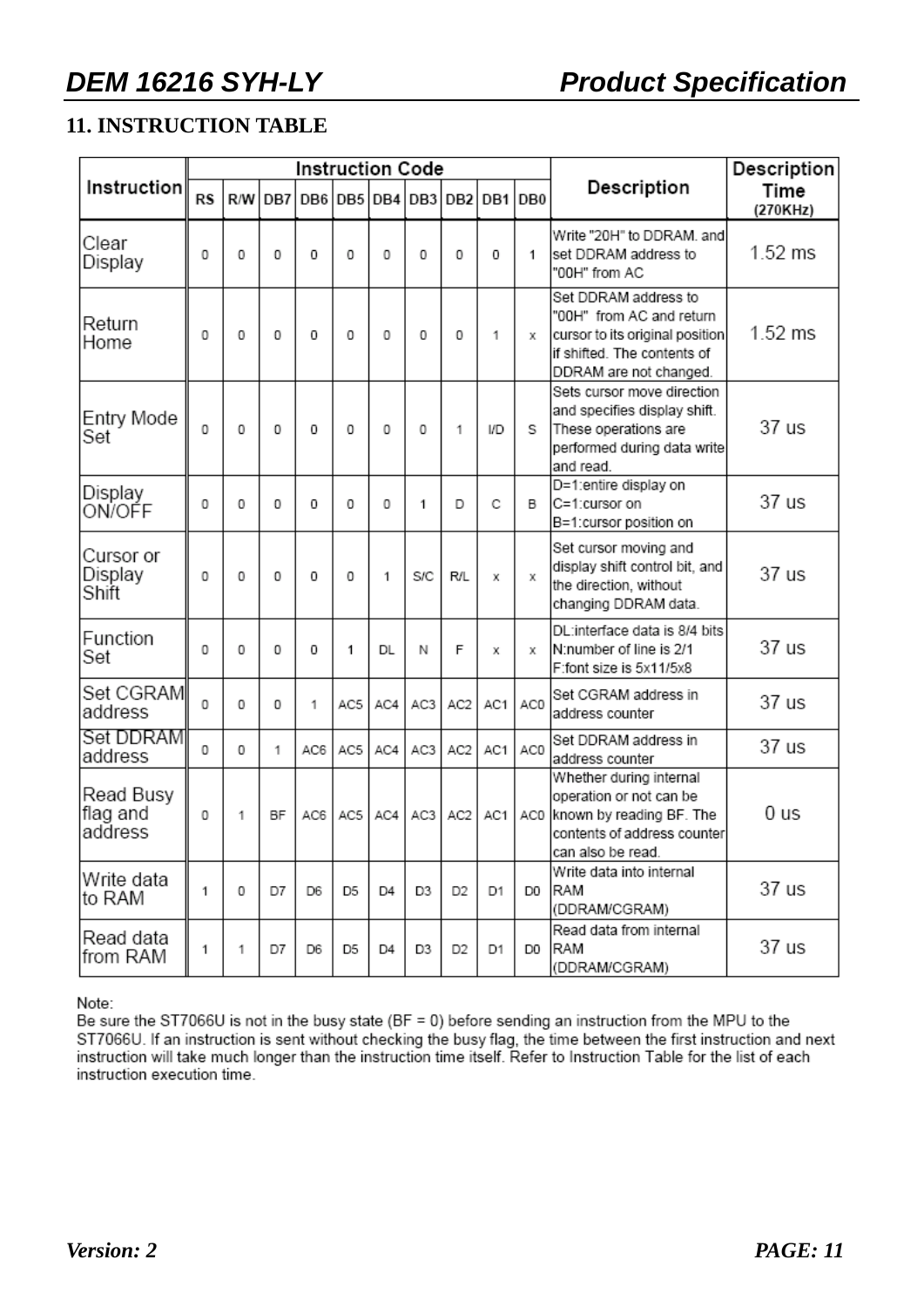#### **12. INITIALIZING BY INSTRUCTION**

#### **12-1. 8-bit interface mode (fosc=270 kHz)**

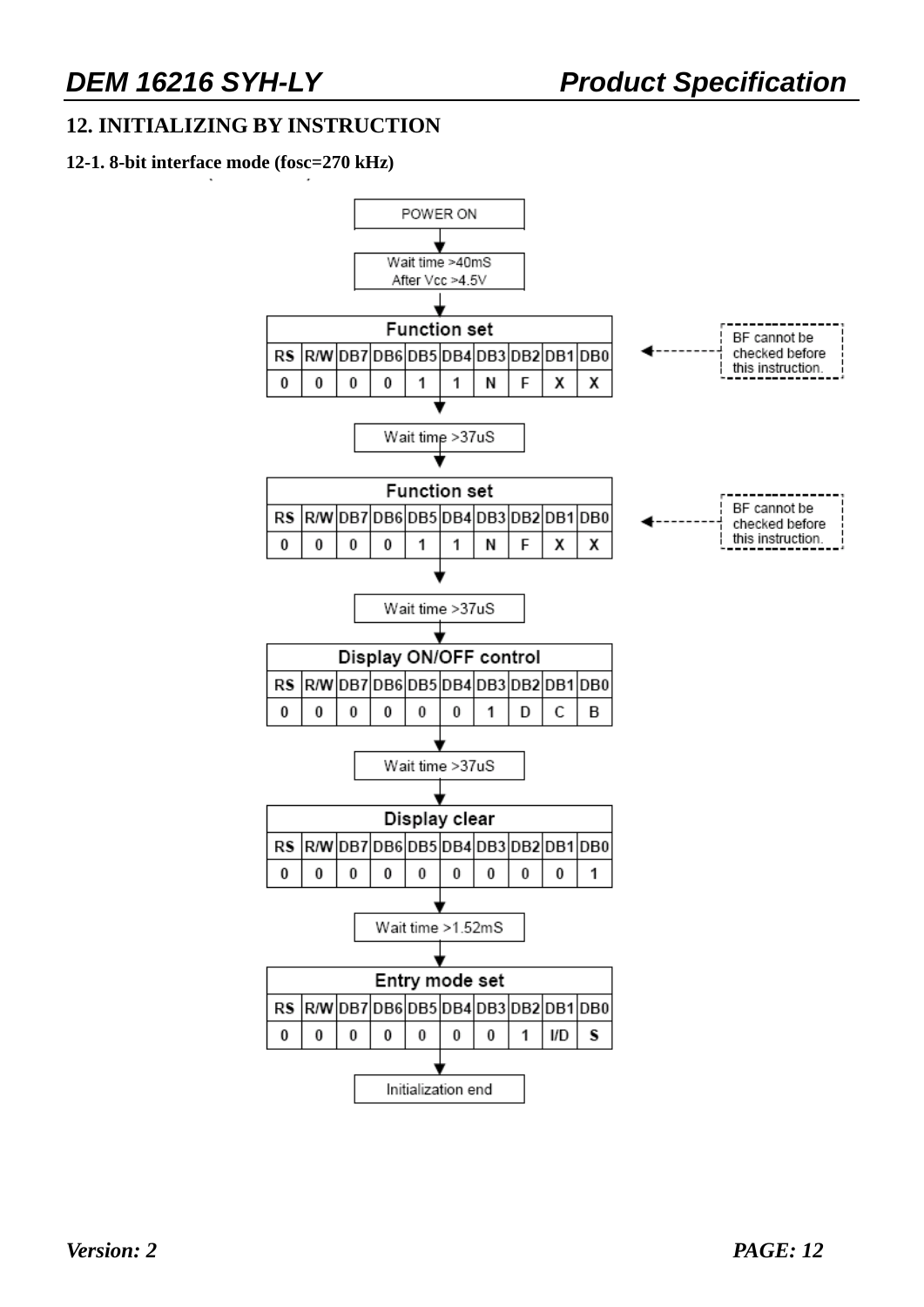#### **12-2. 4-bit interface mode**

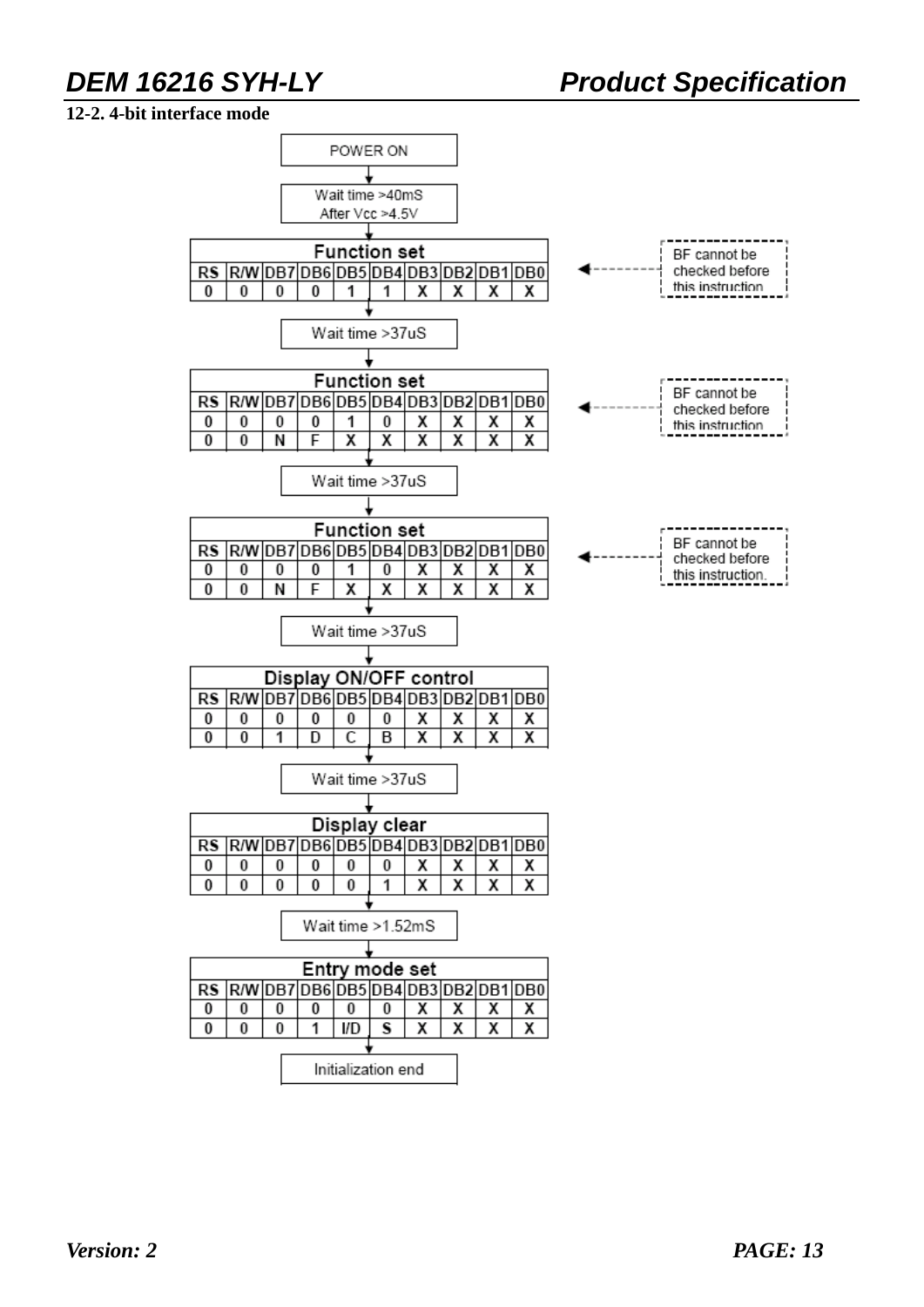### **13. CHARACTER GENERATOR ROM (ST7066-0A)**

#### NO.7066-0A

| $b7 - b4$<br>$b3-b0$ | 0000             | 0001 | 0010  | 0011    | 0100                  | 0101   | 0110    | 0111    | 1000 | 1001 | 1010              | 1011               | 1100               | 1101                    | 1110             | 1111             |
|----------------------|------------------|------|-------|---------|-----------------------|--------|---------|---------|------|------|-------------------|--------------------|--------------------|-------------------------|------------------|------------------|
| 0000                 | СG<br>RAM<br>(1) |      |       | H       | U                     | 臘      |         | W.      |      |      |                   |                    | H                  | mente di<br>XXX<br>W.   | ü.               | D                |
| 0001                 | (2)              |      |       | I       | 關                     | U      | H.      | œ.      |      |      | B                 | ł                  | H.                 | 脚脚                      | ä                | m<br><b>Wide</b> |
| 0010                 | (3)              |      | н     | <br>灩   | B                     | R      | D       | pm      |      |      | m                 | Æ                  | 期                  | H                       | B)               | ш<br>w           |
| 0011                 | (4)              |      | ŧ     | П<br>∰. | ш                     | <br>L. | U.      | ü.<br>. |      |      | H                 | alian y<br>g       | <br>m              | Ħ                       | ă,               | pу.              |
| 0100                 | (5)              |      | ¢     | 躣       | ₿                     | ш      | d       | t       |      |      | ×.                | ı                  | H                  | Ħ                       | ш                | Ö.               |
| 0101                 | (6)              |      | E     | 颐<br>щh | 凲<br>ш.               | ₫      | m.<br>m | ш       |      |      | н                 | 1966)<br>ä,        | ۱                  | m<br>뺴                  | D                | 贃                |
| 0110                 | Ø                |      | S,    | Ġ       | <br>bus.              |        | ŧ       | 剛       |      |      | --<br>49.90<br>U. | Þ<br>ij            | w.<br>.            | .<br>---<br>an a        | H                | E                |
| 0111                 | (8)              |      | ē     | j       | <b>SHI</b><br>ш       | Ħ      | W<br>ш  | W       |      |      | œ<br>P.           | đ,<br>÷            | Ħ                  | <b>BBB</b><br>ones<br>ð | ang p<br>ш<br>w. | Ŧ.               |
| 1000                 | (1)              |      | ŧ     | U       | ш                     | BF.    | m       | 翢       |      |      | ¢                 | O                  | H.                 | 闀<br>¢                  | ₽                | <br>W            |
| 1001                 | (2)              |      | ₽     | Ш.<br>۰ | I                     |        | Ĩ,      | щ<br>w. |      |      | ada.<br>×к        | Đņ.<br>J.          | J.                 | Ш                       | m.               | щ<br>w.          |
| 1010                 | (3)              |      | H.    | 闎<br>ш  | $\hat{\mathbf{\phi}}$ | H      | Ë       | m<br>W. |      |      | <br>W.            | <br>.              |                    | ₿                       | J                | H                |
| 1011                 | (4)              |      | ۰     | 韻<br>٠  |                       |        |         |         |      |      | 蠅                 | 辯                  | <br>.              | mag<br>                 | ш                | Ŧ.               |
| 1100                 | (5)              |      | ×     | 4       | ▦                     | ¥      | I       |         |      |      | Ŧ.                | œ<br>H<br>ж<br>. . | <br>œ              | .<br>×                  | ij,              | m                |
| 1101                 | (6)              |      | 10000 | <br>--  | Ŷ.                    | J      | ш       | Ñ       |      |      | ä.                | <b>Hours</b><br>繝  | ۰<br>٩             | ш<br>Ŧ<br>œ             | H                | ×<br>--<br>×     |
| 1110                 | Ø                |      | 服     | ٩<br>¢  | M                     | ×      | m       | ۳       |      |      | m<br>--           | n                  | ,,,,,<br>I.<br>ł   | ۰<br>Ÿ.                 | <br>ņп,          |                  |
| 1111                 | (8)              |      |       | í       | m.                    |        | 角,<br>٩ | M       |      |      | 鄦                 | V                  | <b>HOOKS</b><br>H. | E                       | Ü.               | W                |